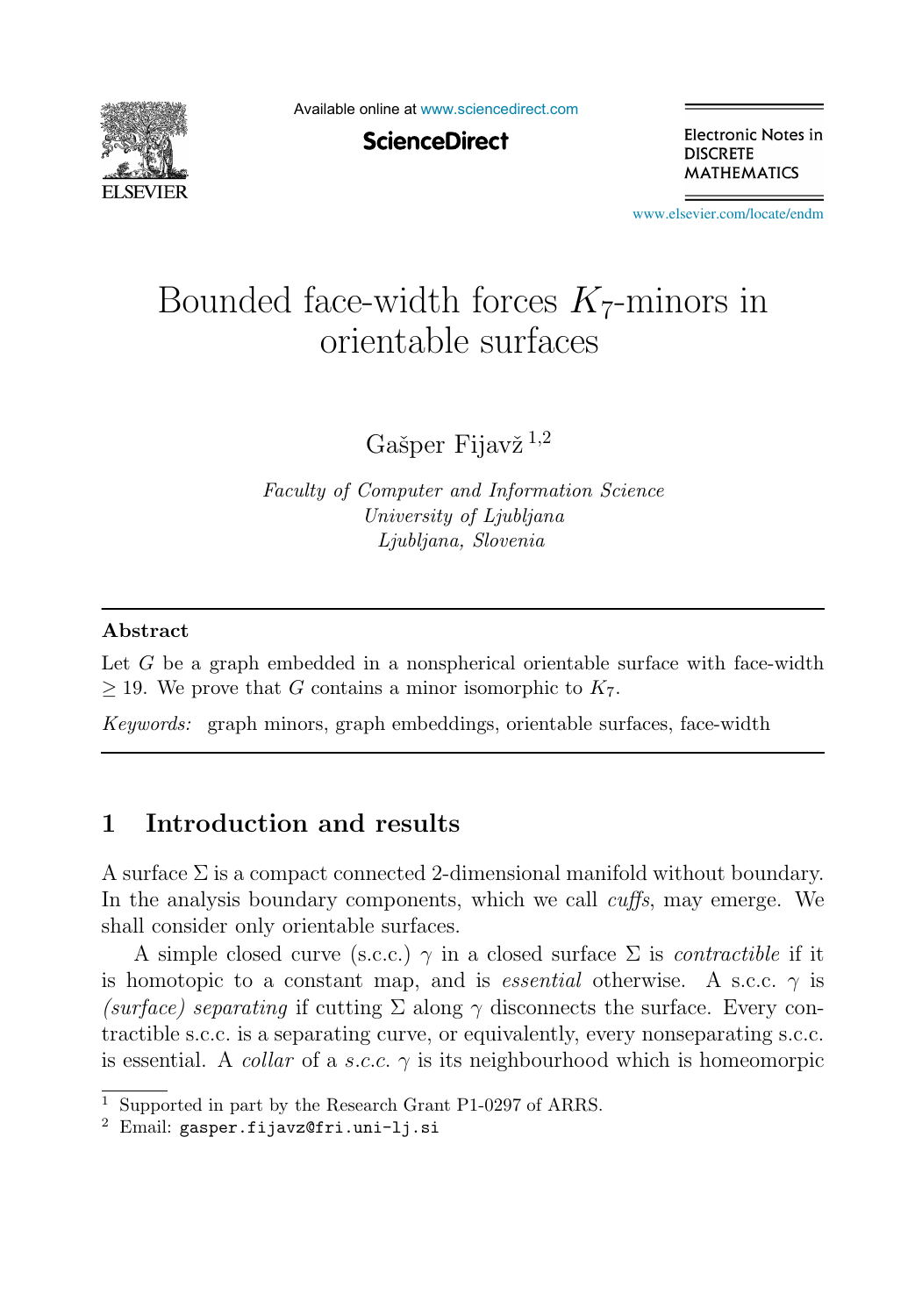<span id="page-1-0"></span>to a cylinder (as  $\Sigma$  is orientable). Hence  $\gamma$  separates its collar into two components, which we call the *right* and *left side* of  $\gamma$ . We shall implicitly rely on the following fact. If a pair of s.c.c.  $\gamma$ ,  $\gamma'$  intersect in a single transversal<br>crossing then both  $\gamma$  and  $\gamma'$  are ponseparating and also as  $\Sigma$  is orientable crossing, then both  $\gamma$  and  $\gamma'$  are nonseparating, and also, as  $\Sigma$  is orientable, nonhomotopic nonhomotopic.

We shall consider an embedding of a graph G in  $\Sigma$  as a subset of  $\Sigma$ . The face-width of G,  $fw(G)$ , is the greatest integer k, so that every essential curve  $\gamma \subset \Sigma$  intersects G in at least k points — which we may also assume to be vertices of  $G$ . Note that the sphere contains no essential curves. When talking about face-width of a graph we will implicitly assume that it is embedded in a nonspherical surface.

The integral part of Robertson and Seymour's theory on graph minors relies on embeddings of graphs in surfaces, and face-width of a graph  $G \subseteq \Sigma$ is a measure on how well G approximates the surface  $\Sigma$ . They have shown that if H embeds in  $\Sigma$ , then there is a constant  $c_{\Sigma}$  (highly dependent on the surface  $\Sigma$ ), so that every embedding of G in  $\Sigma$  whose face-width exceeds  $c_{\Sigma}$ contains  $H$  as a minor [\[6\]](#page-7-0).

Given  $H$ , can an absolute bound work for every surface of sufficiently high genus (admitting an embedding of  $H$ )? It is not difficult to show that  $fw(G) \geq 4$  forces a  $K_5$ -minor in G. By a result of Robertson and Vitray [\[7\]](#page-7-0) planar graphs cannot embed in nonspherical surfaces with face-width  $>$  3, which makes  $G$  nonplanar and also non-apex. And then we apply Wagner's excluded minor theorem for  $K_5$  [\[9\]](#page-7-0). Krakovski and Mohar [\[3\]](#page-7-0) have recently shown that every graph G embedded with  $fw(G) \geq 6$  in an arbitrary closed surface  $\Sigma$  contains a  $K_6$  minor.

Our main result states that there is a universal constant which works for every *orientable* surface in the case of  $K_7$ .

**Theorem 1.1** Let G be a graph embedded in a nonspherical orientable surface  $\Sigma$  with fw(G)  $\geq$  19. Then G contains a K<sub>7</sub>-minor.

We use standard graph terminology from [\[2\]](#page-7-0) and rely on [\[4\]](#page-7-0) for the basics on graph embeddings. The next section gives a sketch of the proof of Theorem 1.1 and we close with a handful of final remarks.

#### **2 Execution**

Fix an orientable surface  $\Sigma$  and an embedded graph G satisfying fw(G)  $> 19$ . By a result of Robertson and Vitray [\[7\]](#page-7-0) (see also [\[4,](#page-7-0) Corollary 5.5.14]) we may assume that G is 3-connected.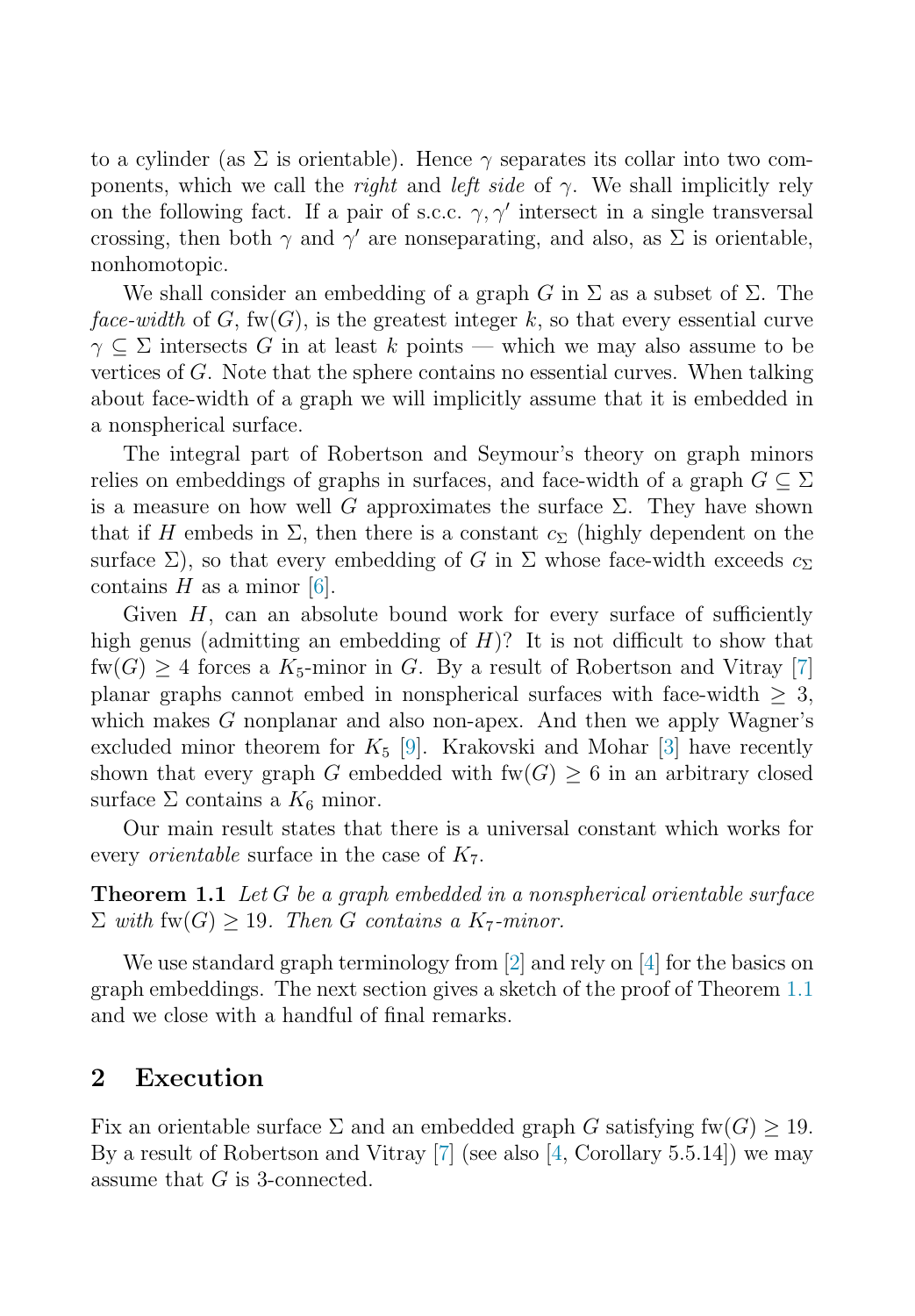<span id="page-2-0"></span>

Fig. 1.  $K_7$  minor in the toroidal  $6 \times 6$  grid, we use standard identifications.

Figure 1 shows  $K_7$  as a minor in the toroidal  $6 \times 6$  grid, with ovalized shapes indicating the vertices obtained after contraction. Note that, opting for a lighter figure, we allow longer paths between ovals, and also that we only need three consecutive edges, denoted by  $a, b, c$ , which cross the left-right identification. This figure serves as a signpost for our argument. We shall construct a sequence of 6 disjoint vertical cycles, 6 disjoint horizontal paths, and an additional *triple* of paths that contract to edges denoted by  $a, b, c$ .

A face chain in an embedded graph is an alternating sequence

$$
u_0 h_0 u_1 \dots u_{n-1} h_{n-1} u_n \tag{1}
$$

of vertices  $u_0, \ldots, u_n$  and faces  $h_0, \ldots, h_{n-1}$ , where every face  $h_i, i = 0, \ldots, n-1$ 1, contains both  $u_i$  and  $u_{i+1}$ . The length of a face chain is equal to the number of its faces (counted with multiplicities). We call  $u_0$  and  $u_n$  the *endvertices* of a face chain, and say a face chain is closed if its endvertices coincide.

Facial distance between vertices  $x, y$  is defined as the length of a shortest face chain with endvertices  $x$  and  $y$ , and vertices lying on the same face are called cofacial.

Now (provided the face-width is at least 2, which we assume) a closed face chain F without repeated vertices or faces induces a s.c.c.  $\gamma_F$  obtained by concatenating simple arcs between consecutive vertices in the face chain (where every such arc is contained in the appropriate face). By abusing the notation we shall call a face chain  $F$ , for example, essential or nonseparating if  $\gamma_{\mathcal{F}}$  is an essential or nonseparating curve, respectively.

Let

$$
\mathcal{F}_0 = u_0 h_0 u_1 \dots u_{k-1} h_{k-1} u_0 \tag{2}
$$

be a shortest nonseparating face chain in G and  $\gamma_0$  the simple closed curve induced by  $\mathcal{F}_0$ . Recall the length of  $\mathcal{F}_0$  satisfies  $k \geq 19$ .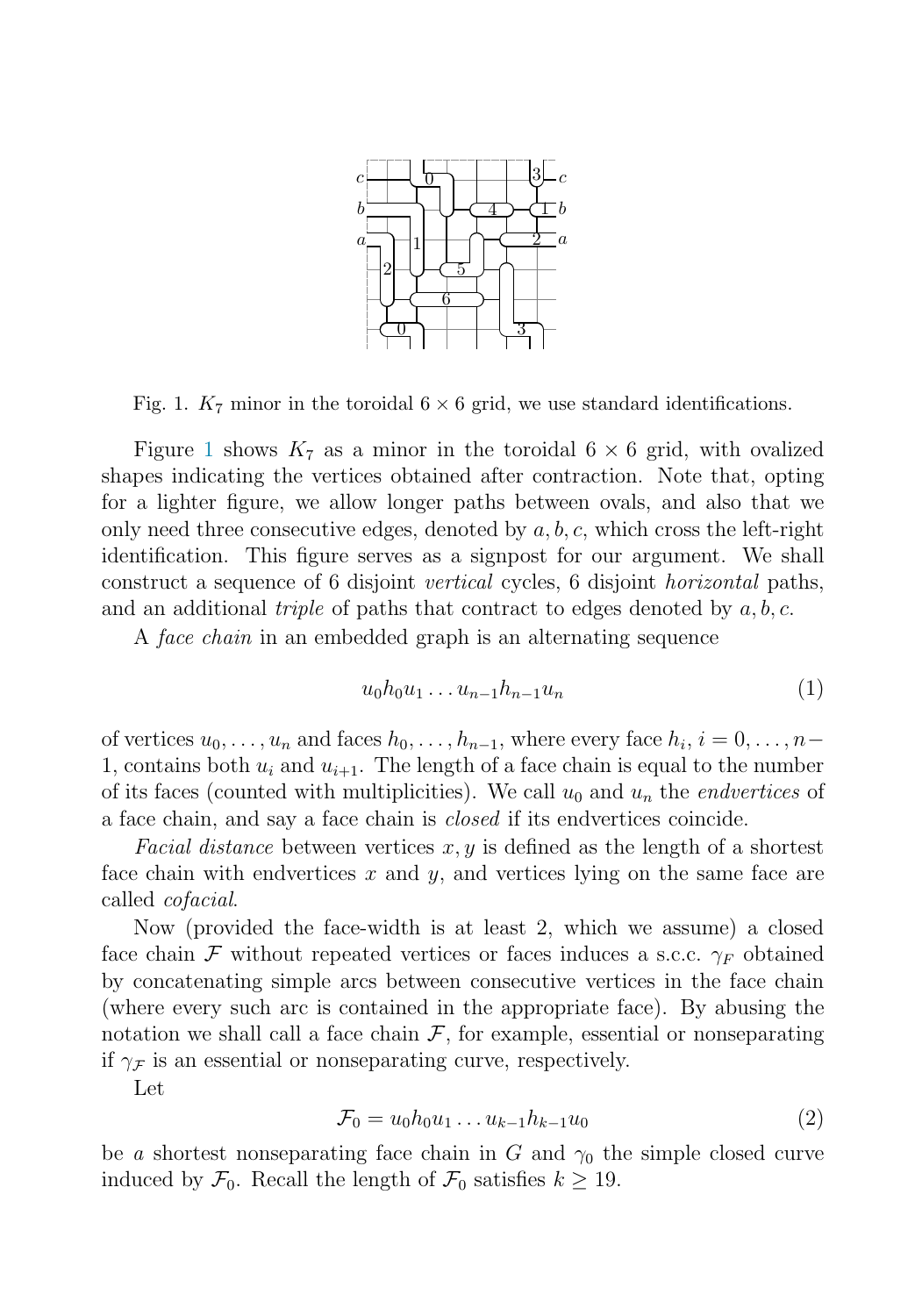<span id="page-3-0"></span>Having fixed  $\mathcal{F}_0$  and  $\gamma_0$  we can state the following proposition.

**Proposition 2.1** Let  $\mathcal{F}'$  be a face chain of length  $\leq 9$  with endvertices  $u_i$ <br>and  $u_i \, i \in \{0, \ldots, k-1\}$ . Then every essential curve in  $\mathbb{E}[F_k] \cup \mathbb{E}[F_k]$ and  $u_j, i, j \in \{0, ..., k-1\}$ . Then every essential curve in  $\bigcup \mathcal{F}_0 \cup \bigcup \mathcal{F}'$  is<br>homotonic to  $\infty$ homotopic to  $\gamma_0$ .

By induction on the length of  $\mathcal{F}'$  we may assume that  $\mathcal{F}'$  induces a simple curve  $\gamma'$ , so that  $\gamma' \cap \gamma_0 = \{u_i, u_j\}$ . The vertices  $u_i, u_j$  split  $\gamma_0$  into a pair of arcs  $\gamma^{ij}$  and  $\gamma^{ji}$  and the combined length of closed curves  $\gamma^{ij}$   $\mid \gamma'$  and  $\gamma^{ji} \mid \gamma'$  is arcs  $\gamma_0^{ij}$  and  $\gamma_0^{ji}$  and the combined length of closed curves  $\gamma_0^{ij} \cup \gamma'$  and  $\gamma_0^{ji} \cup \gamma'$  is<br>at most  $k+18$ . By the three paths property [8] (see also [4] Proposition 4.3.1]) at most  $k+18$ . By the three paths property [\[8\]](#page-7-0) (see also [\[4,](#page-7-0) Proposition 4.3.1]) it is not possible that both  $\gamma_0^{ij} \cup \gamma'$ ,  $\gamma_0^{ji} \cup \gamma'$  are separating, and consequently<br>one of  $\gamma_0^{ij} \cup \gamma'$  is contractible and the other is homotopic to  $\gamma_0$ one of  $\gamma_0^{ij} \cup \gamma'$ ,  $\gamma_0^{ji} \cup \gamma'$  is contractible and the other is homotopic to  $\gamma_0$ .<br>As fur(C) > 10.2 result of Brunet Mobar, and Bichter [1. Theorem 6

As  $fw(G) > 19$  a result of Brunet, Mohar, and Richter [\[1,](#page-7-0) Theorem 6.1(1)] implies:

**Proposition 2.2** There exists a collection of nested disjoint homotopic cycles  $\mathcal{C} = \{C_0, \ldots, C_7\}$  so that (i)  $C_4$  is contained in  $\bigcup \mathcal{F}_0$ , (ii) all cycles in  $\mathcal{C}$  are homotonic to  $\infty$ , (iii) no pair of vertices  $x, y, x \in C_2, y \in C_7$  are cofacial and homotopic to  $\gamma_0$ , (iii) no pair of vertices x, y,  $x \in C_0, y \in C_7$ , are cofacial, and (iv) every vertex  $x \in C_0 \cup C_7$  is at facial distance at most 4 to some vertex in  $\{u_0,\ldots,u_{k-1}\}.$ 

For convenience reasons let us fix an orientation of  $C_0$  and extend the orientation to  $C_7$  by homotopy. We shall later possibly perturb the intermediate cycles  $C_1, \ldots, C_6$ .

Let  $\Delta$  denote the cylinder bordered by  $C_0$  and  $C_7$  (which contains cycles  $C_1,\ldots,C_6$ , and let  $\overline{\Delta}$  denote the complementary surface. Let  $G[\Delta]$  be the subgraph of G induced by  $\Delta$ , and let  $G[\Delta]$  be defined analogously. Proposition 2.2(iv) implies that  $\Delta$  is minimal possible. If x is an edge or a vertex in  $C_0 \cup C_7$  then the graph  $G[\Delta] - x$  does not contain eight disjoint cycles homotopic to  $C_0$ .

**Proposition 2.3** There exists  $C_0 - C_7$  paths<sup>3</sup>  $Q_a, Q_b, Q_c$  in  $G[\overline{\Delta}]$ , so that the cyclic orderings of their respective endvertices  $a_0, b_0, c_0$  along  $C_0$  and  $a_7, b_7, c_7$ along  $C_7$  match the orientations of both  $C_0$  and  $C_7$ .

The reasoning goes as follows. Let

$$
\mathcal{F}_1 = x_0 g_0 x_1 \dots x_{\ell-1} g_{\ell-1} x_\ell \tag{3}
$$

be a shortest face chain lying in  $\overline{\Delta}$  whose endvertices  $x_0$  and  $x_\ell$  lie on  $C_7$  and  $C_8$  respectively. By Proposition 2.2(iii) we have  $\ell > 2$  $C_0$ , respectively. By Proposition 2.2(iii) we have  $\ell \geq 2$ .

 $\overline{3 \text{ For an } A - B \text{ path we will require/assume that none of its internal vertices lie in } A \cup B.$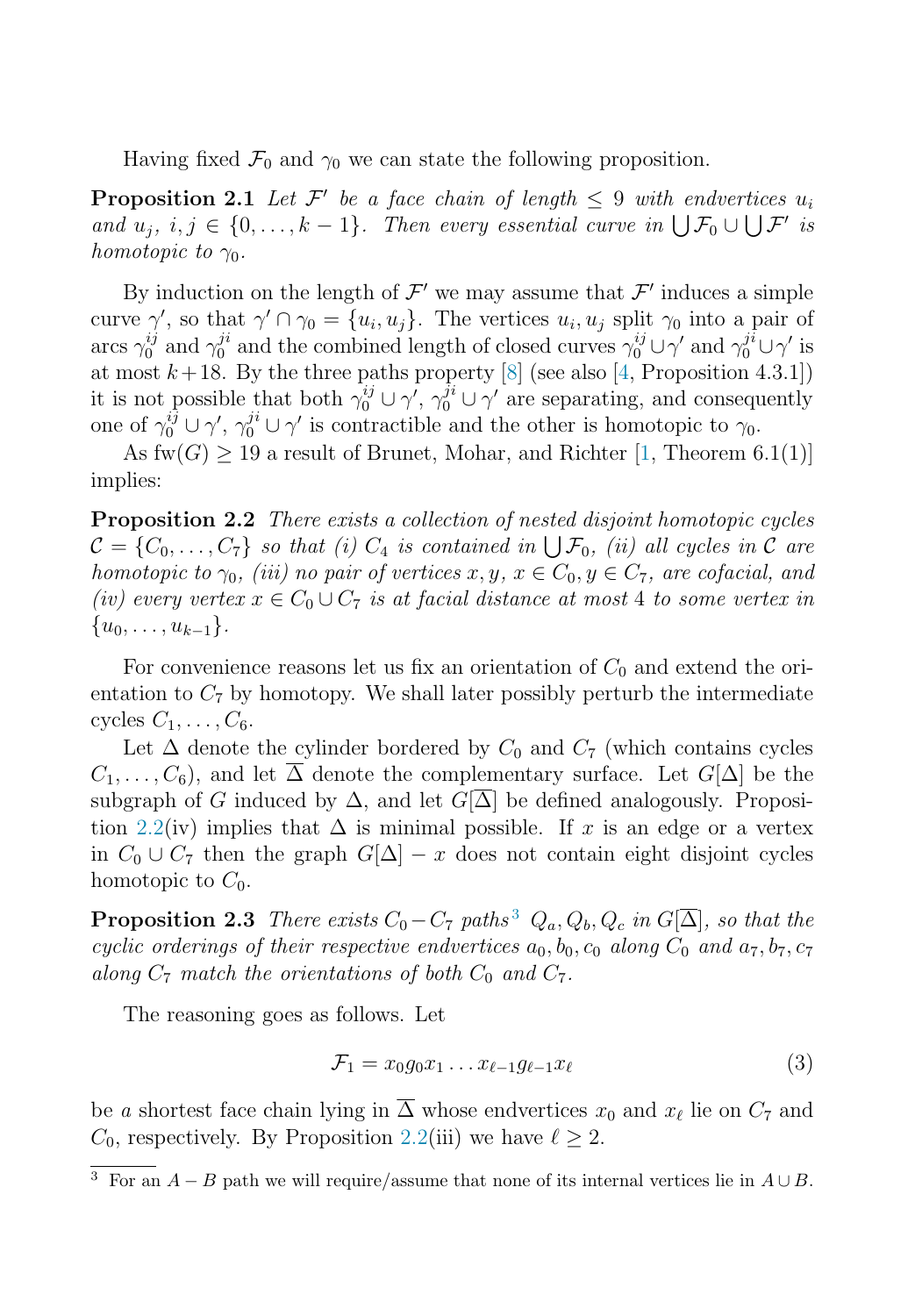

Fig. 2. Construction of paths  $Q_a$  and  $Q_b$ .

Now  $\mathcal{F}_1$  induces a simple curve  $\gamma_1$ , and we may assume that its left side intersects  $C_0$  in the *forward* direction. A face  $f \subseteq \overline{\Delta}$  incident with  $x_i$  is a *left* face if f does not intersect the right side of  $\gamma_1$ . We may also assume that the number of left faces is as small as possible. This implies, for example, that no left face incident with  $x_1$  intersects  $C_7$ .

We concatenate right segments of faces of  $\mathcal{F}_1$  to form a  $C_7 - C_0$  path  $Q_a$ . The path  $Q_b$  is the boundary of the union of all faces that lie immediately to the left of  $Q_a$  — see Figure 2 where the left side of  $Q_a$  is depicted above  $Q_a$ .

Let  $a_7, b_7$  be the endvertices of  $Q_a, Q_b$  in  $C_7$ , and, similarly, let  $a_0, b_0$  be their respective endvertices in  $C_0$ . We may also assume that  $x_0 = a_7$  and  $x_{\ell} = a_0.$ <br>Note

Note that by construction

every vertex  $v \in Q_a \cup Q_b$  is cofacial with (at least) one of  $x_0, \ldots, x_{\ell}$ ,<br>and also that  $a_{\tau}$  be and  $a_{\ell}$  be are pairs of cofacial vertices and also that  $a_7, b_7$  and  $a_0, b_0$  are pairs of cofacial vertices. (4)

Observe that the dotted regions, depicted in Figure 2, are disks. For example, the closed face chain containing faces  $g_3, g_4, h_5, h_3$  is too short to be essential. On the other hand, every vertex of  $g_8 \cap C_0$  is at facial distance  $\leq 4$ to some vertex of  $\mathcal{F}_0$  by Proposition [2.2\(](#page-3-0)iv). Now Proposition [2.1\(](#page-3-0)iii) implies that the dotted regions between  $g_8$  and  $C_0$  are contained in a disk bounded by  $g_8$  and  $C_0$  (similar observation holds for dotted regions between  $h_0$  and  $C_7$ ).

We denote by  $\Delta_0$  the disk bordered by  $Q_a, Q_b$  and segments of  $C_0$  and  $C_7$  which contains  $\bigcup \mathcal{F}_0$ . Let  $S_0$  and  $S_7$  be maximal subpaths of  $C_0$  and  $C_7$ , respectively which are disjoint with  $\Delta_5$ respectively, which are disjoint with  $\Delta_0$ .

The only possible obstruction to a  $S_7-S_0$  path in  $\overline{\Delta} \setminus (Q_a \cup Q_b)$  is a face f in  $\overline{\Delta}\setminus\Delta_0$  containing a pair of vertices  $s_a, s_b$ , so that  $s_a \in Q_a$  and  $s_b \in Q_b$ . By (4) there exists indices i, j, so that  $s_a$  is cofacial with  $x_i$  and  $s_b$  is cofacial with  $x_j$ . Now  $|i - j| \geq 4$  contradicts the fact that  $\mathcal{F}_1$  was chosen as short as possible.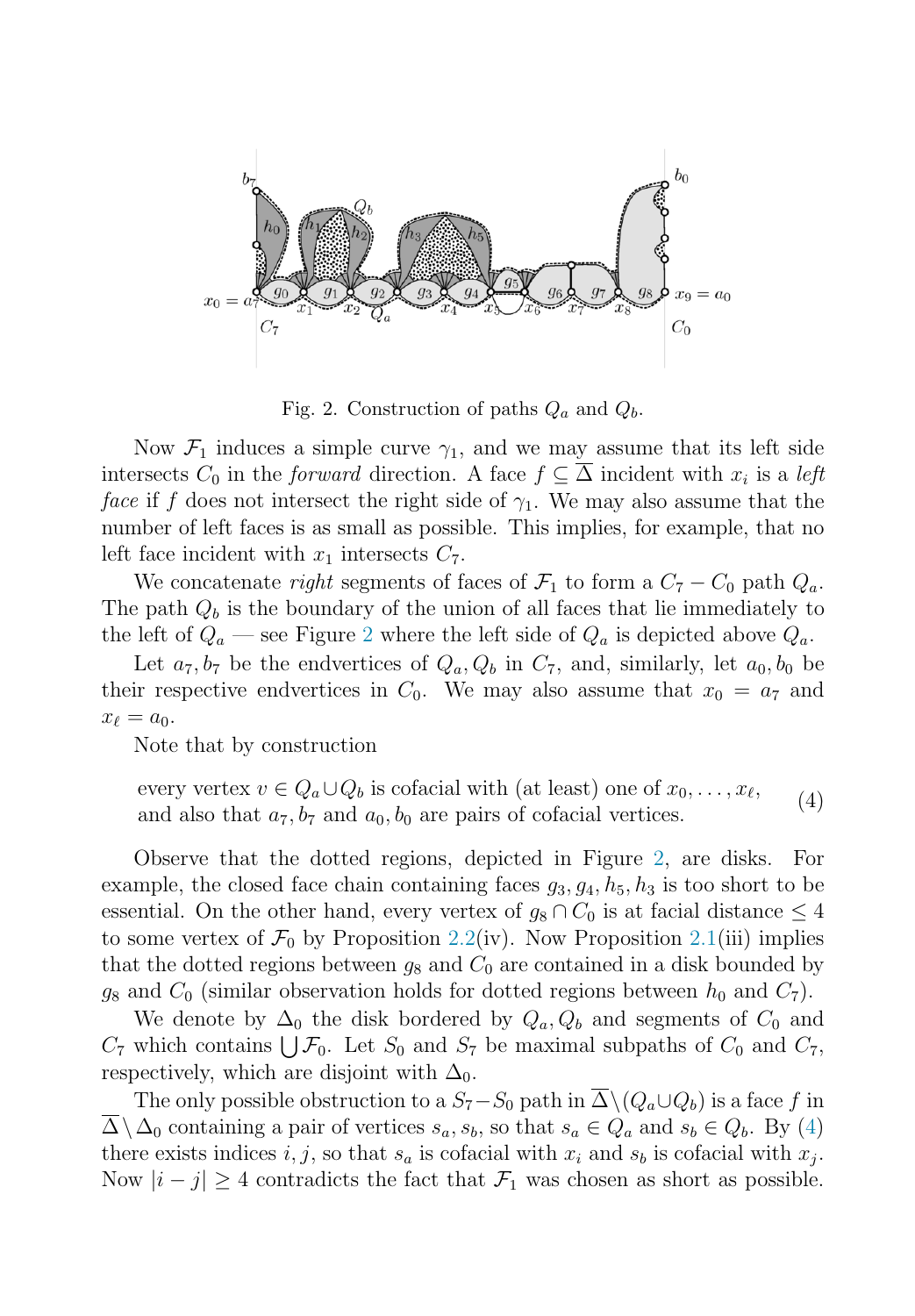<span id="page-5-0"></span>On the other hand  $|i - j| \leq 3$  implies that there exists a nonseparating face chain of length  $\leq 6$  (as it would intersect the curve  $\gamma_1$  in a single transversal crossing). This is also absurd.

Hence there exists a  $S_7 - S_0$  path in  $\Delta \setminus (Q_a \cup Q_b)$ , which we denote by  $Q_c$ . As  $\Delta_0$  is a disk the orderings of endvertices of paths  $Q_a, Q_b, Q_c$  satisfy Proposition [2.3.](#page-3-0)

Minimal length of  $\mathcal{F}_0$  and the planar version of Menger theorem (see for example [\[5\]](#page-7-0)) imply:

**Proposition 2.4** There exists a family of k disjoint  $C_0 - C_7$  paths  $\mathcal{P} =$  ${P_0,\ldots,P_{k-1}}$  in  $G[\Delta]$ .

The paths' indices are taken modulo  $k$ , and we may assume that for every i the endvertex of  $P_{i+1}$  along  $C_7$ , denoted by  $p_{i+1}$ , immediately follows the one of  $P_i$  in the orientation of  $C_7$ . As  $\Delta$  is a cylinder their respective endvertices along  $C_0$ , which we denote by  $p'_i$ , also match the orientation.<br>Let us choose a collection of k paths  $\mathcal{D}$  so that the numb

Let us choose a collection of k paths  $P$  so that the numbers of their endvertices in  $C_7 \cap \Delta_0$  and also in  $C_0 \cap \Delta_0$  are as close to  $k-1$  as possible. Note that we can optimize these numbers independently, as  $\mathcal{F}_0$  induces a minimal  $C_0, C_7$  separator in  $\Delta$  whose order k is the same as  $|\mathcal{P}|$ .

Now let us show that it is not possible that, say, all of  $p_0, \ldots, p_{k-1}$  belong to  $C_7 \cap \Delta_0$ . As  $a_7$  and  $b_7$  are cofacial, there exists a vertex  $s \in S_7$  which is incident with an edge  $e \in G[\Delta] - E(C_7)$ . Let K be the  $(C_7 \cup \mathcal{P})$ -bridge containing e. As  $\Delta$  is minimal K has no attachment vertices in  $C_7 - s$ . And as G is 3-connected K attaches to one of the paths in  $P$ , which we can then reroute.

Let us assume that

at least two of the paths in P attach to  $C_0 \cap \Delta_0$  and at least two paths in P attach to  $C_7 \cap \Delta$ . (5)

In this case we have.

**Proposition 2.5** There exists a linkage between  $Q_a, Q_b, Q_c$  and  $p_{io}, p_{io+1}, p_{io+2}$ in  $C_7$  and also a linkage between  $Q_a, Q_b, Q_c$  and  $p'_{j_0}, p'_{j_0+1}, p'_{j_0+2}$  in  $C_0$ , for some<br>choice of is  $j_0 \in I_0$ ,  $k = 1$ choice of  $i_0, j_0 \in \{0, \ldots, k-1\}.$ 

We can, say, for the latter choose  $j_0 + 1$  as the last index so that  $P_{j_0+1}$ attaches to  $C_0 \cap \Delta_0$ .

A crossing of a path  $P$  and a cycle  $C$  is a connected component of their intersection.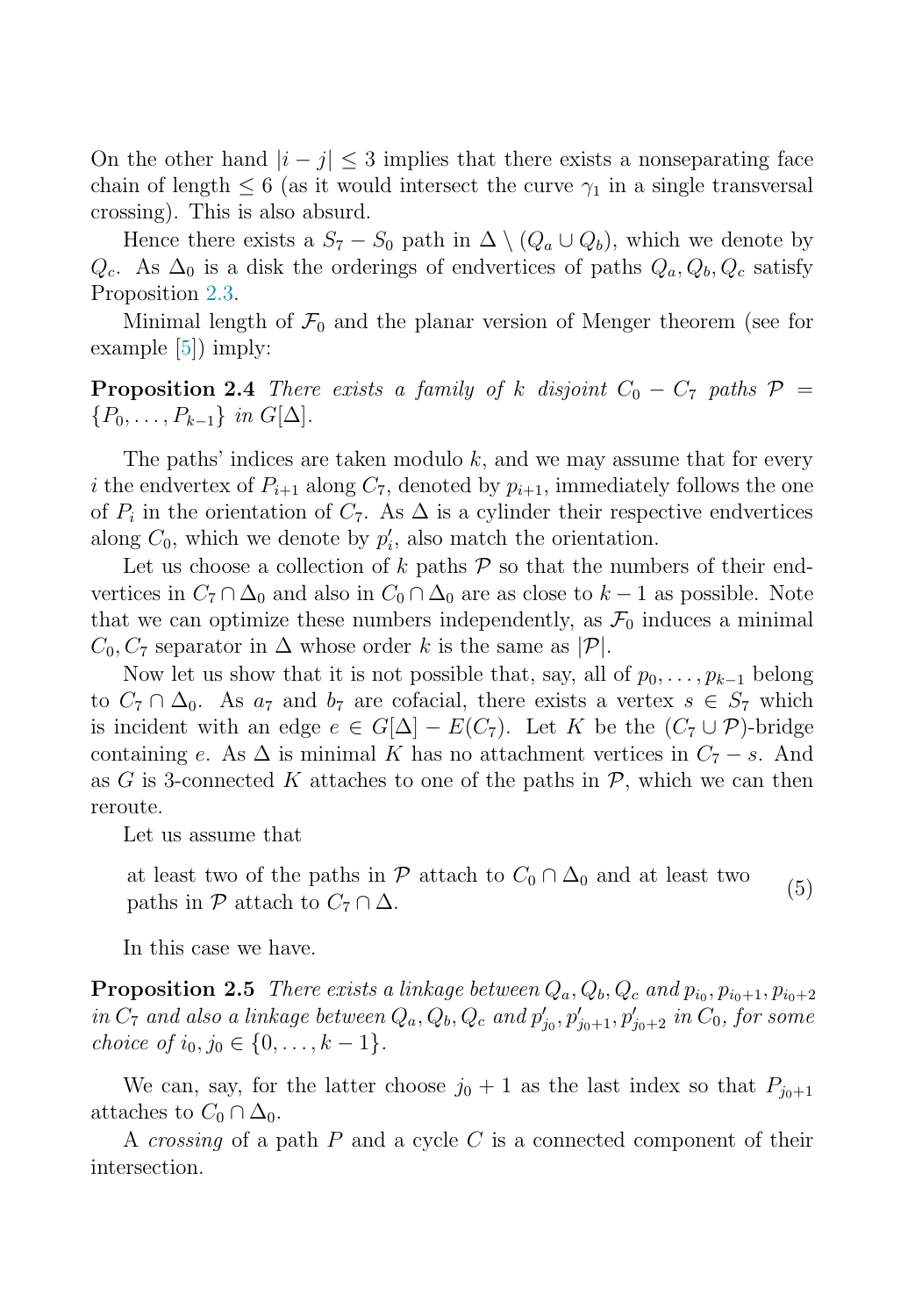**Proposition 2.6** We can perturb C and P (given by Propositions [2.2](#page-3-0) and [2.4\)](#page-5-0) so that (i) every path in  $\mathcal P$  and every cycle in C cross exactly once, while (ii) keeping  $C_0$  and  $C_7$  fixed and also (iii) not altering the endvertices of paths in P.

This can be done by minimizing the total number of edges contained in the union of  $P$  and  $C$ . It is not difficult to argue that no path from  $P$  has two consecutive crossings with the same cycle from  $\mathcal{C}$ , and vice versa. So let us choose a cycle  $C_i$ , with j as small as possible, which crosses some path from P twice. By construction,  $j \neq 0$ . Let us also choose two crossings of  $C_j$ and some path  $P_i$ , so that the intermediate segment  $P \subseteq P_i$  does not cross  $C_{i-1}$  (it has to cross  $C_{i+1}$ , though) and is as short as possible. Now some  $P \in \{P_{i-1}, P_{i+1}\}$  crosses the disk bounded by P and  $C_j$ , and consequently crosses  $C_{j-1}$  twice, which is absurd.

Finally let  $\mathcal{C}_6 = \{C_1, \ldots, C_6\}$  be the family of 6 cycles. Assuming that  $i_0 = 0$  and  $j_0 \leq k/2$  (we can do that by renumbering of paths in P) let us define a family  $C_0 - C_7$  paths  $\mathcal{P}_6 = \{P'_1, \ldots, P'_6\}$  by the following construction.<br>For  $i = 1, 2, 3$  let  $P' = P_1$  and let  $P'$  be obtained by concatenating the For  $i = 1, 2, 3$ , let  $P'_{7-i} = P_{k-i}$  and let  $P'_i$  be obtained by concatenating the initial segment of  $P_{i,j}$ , a segment of  $C_{i,j}$  in the middle and the terminal initial segment of  $P_{i-1}$ , a segment of  $C_{4-i}$  in the middle, and the terminal segment of  $P_{j_0-1+i}$ .

The linkages according to Proposition [2.5](#page-5-0) and paths  $Q_a, Q_b, Q_c$  (by Propo-sition [2.3\)](#page-3-0) give rise to a triple of cycles crossing all cycles in  $\mathcal{C}_6$ . Together with  $\mathcal{C}_6$  and  $\mathcal{P}_6$  we have a  $K_7$ -minor by Figure [1.](#page-2-0)

We shall skip the sketch in case the original choice of  $P$  cannot satisfy [\(5\)](#page-5-0). In such a case the segments  $S_0$  and  $S_7$ , where the path  $Q_c$  can attach to, have to be chosen with additional care in order to allow an appropriate linkage in Proposition [2.5.](#page-5-0) The obstruction to the existence of  $Q_c$  in this case is again a single face f, yet the of vertices  $s_a, a_b$  can lie in  $(C_0 \cup C_7) \setminus (Q_a \cup Q_b)$ , and the arguments needed to eliminate all possible obstructions are more elaborate.

### **3 Concluding remarks**

Most likely the constant 19 from Theorem [1.1](#page-1-0) is not optimal. In order to keep the presentation as clear as possible we have focused on a single realization of  $K_7$  as a minor in the toroidal  $6 \times 6$  grid. Allowing several types of  $K_7$  models might allow us to reduce the face-width bound at the expense of making the proof not as focused and much longer.

A direct generalization of Theorem [1.1](#page-1-0) to nonorientable surfaces would have to exclude both projective plane and Klein bottle, as  $K_7$  embeds in